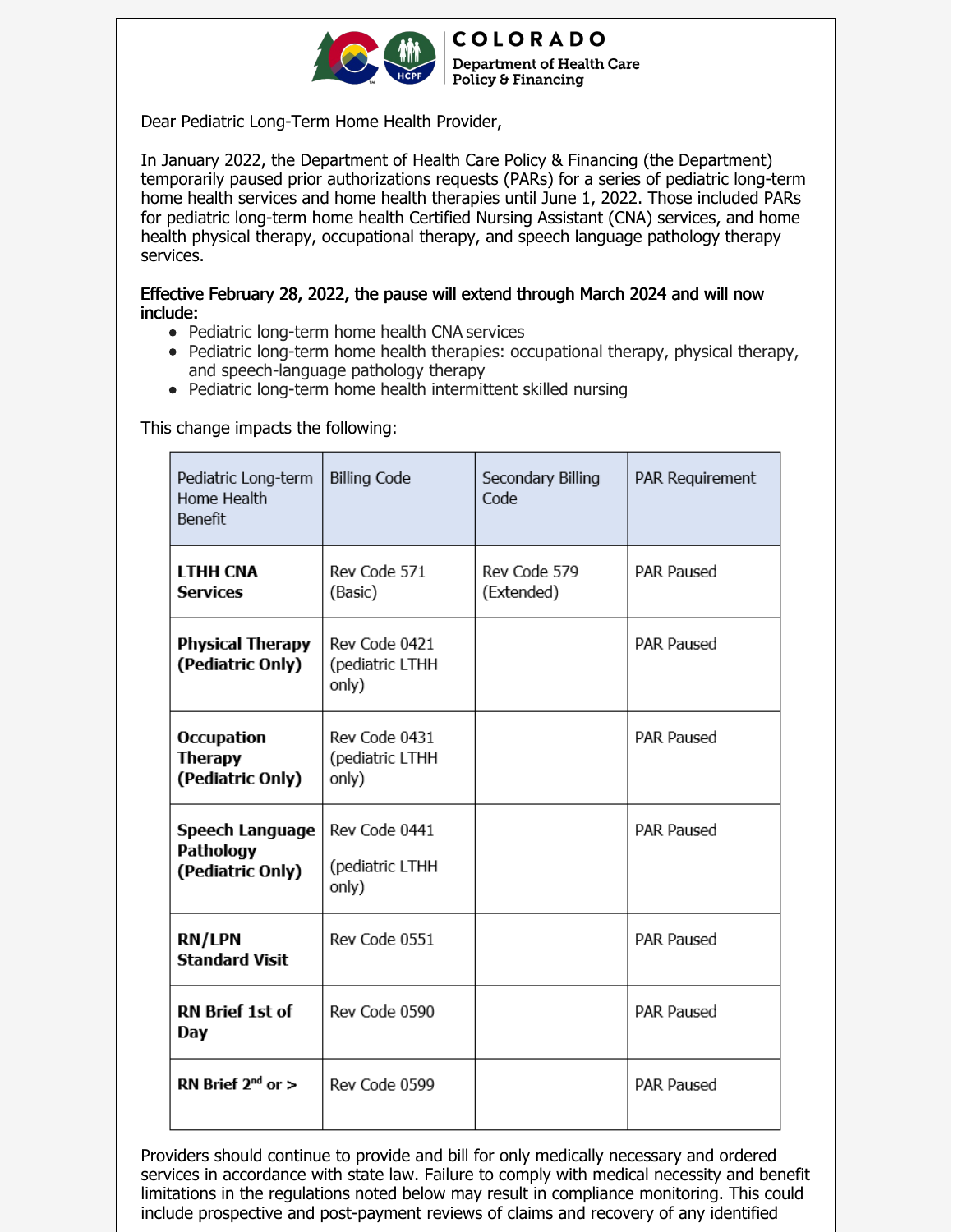overpayment in accordance with state law.

Additional guidance will be issued through the provider bulletin before the PAR requirements temporary suspension ends. Information will also be posted on the [ColoradoPAR:](https://hcpf.colorado.gov/par) Health First Colorado Prior Authorization Request Program web page.

## Rule Requirements to Provide Services:

- 10 Code of Colorado Regulations (CCR) 2505-10, Section 8.520 (Home Health Services) and 10 CCR 2505-10, Section 8.520.5.B. (Certified Nurse Aide Services) (Rev Codes: 571 & 579)
- 10 CCR 2505-10, Section 8.520.5.C. (Therapy Services) (Rev Codes: 421, 430 & 441)
- 10 CCR 2505-10, Section 8.520.5.A (Nursing Services)
- 10 CCR 2505-10, Section 8.076 (Program Integrity)

Email the Department at hcpf UM@state.co.us for questions regarding prior authorization.

Email the Department at [homehealth@state.co.us](mailto:homehealth@state.co.us) for policy-related questions.

**NOTE:** The information above only refers to **pediatric** authorizations. Adult home health still requires authorization.

Thank you, Department of Health Care Policy & Financing

Dear Pediatric Long-Term Home Health Provider,

Prior Authorization Requirements (PAR) are being suspended for Certified Nursing Assistant (CNA) services, Physical Therapy (PT), Occupational Therapy (OT) and Speech Language Pathology (SLP) in the Pediatric Long-Term Home Health (PLTHH) benefit.

This suspension is effective November 1, 2021, through June 1, 2022, at the earliest. A minimum of 30 days' notice will be provided prior to reinstating the PAR requirements for these services.

This change impacts the following:

| <b>Pediatric Long-term Home Health</b><br><b>Benefit</b> | <b>Billing Code</b>                    | <b>Secondary</b><br><b>Billing Code</b> | <b>PAR Requirement</b> |
|----------------------------------------------------------|----------------------------------------|-----------------------------------------|------------------------|
| <b>PLTHH CNA Services</b>                                | Rev Code 571 (Basic)                   | Rev Code 579<br>(Extended)              | <b>PAR Paused</b>      |
| <b>Physical Therapy (Pediatric Only)</b>                 | Rev Code 0421<br>(pediatric LTHH only) |                                         | <b>PAR Paused</b>      |
| <b>Occupation Therapy (Pediatric Only)</b>               | Rev Code 0431<br>(pediatric LTHH only) |                                         | <b>PAR Paused</b>      |
| <b>Speech Language Pathology</b><br>(Pediatric Only)     | Rev Code 0441<br>(pediatric LTHH only) |                                         | <b>PAR Paused</b>      |

Kepro, at the direction of the Department of Health Care Policy & Financing, has issued Technical or Administrative Denials, for "No PAR Required" for PLTHH PARs that did not have a determination as of January 18, 2022. Kepro will send technical denials for "No PAR Required" for PAR denials for PLTHH CNA services and PT, OT, SLP services issued between November 1, 2021 and January 17, 2022. Members may work directly with their Home Health Agencies to continue to receive medically necessary services for PLTHH CNA, PT, OT and SLP in compliance with federal and state law.